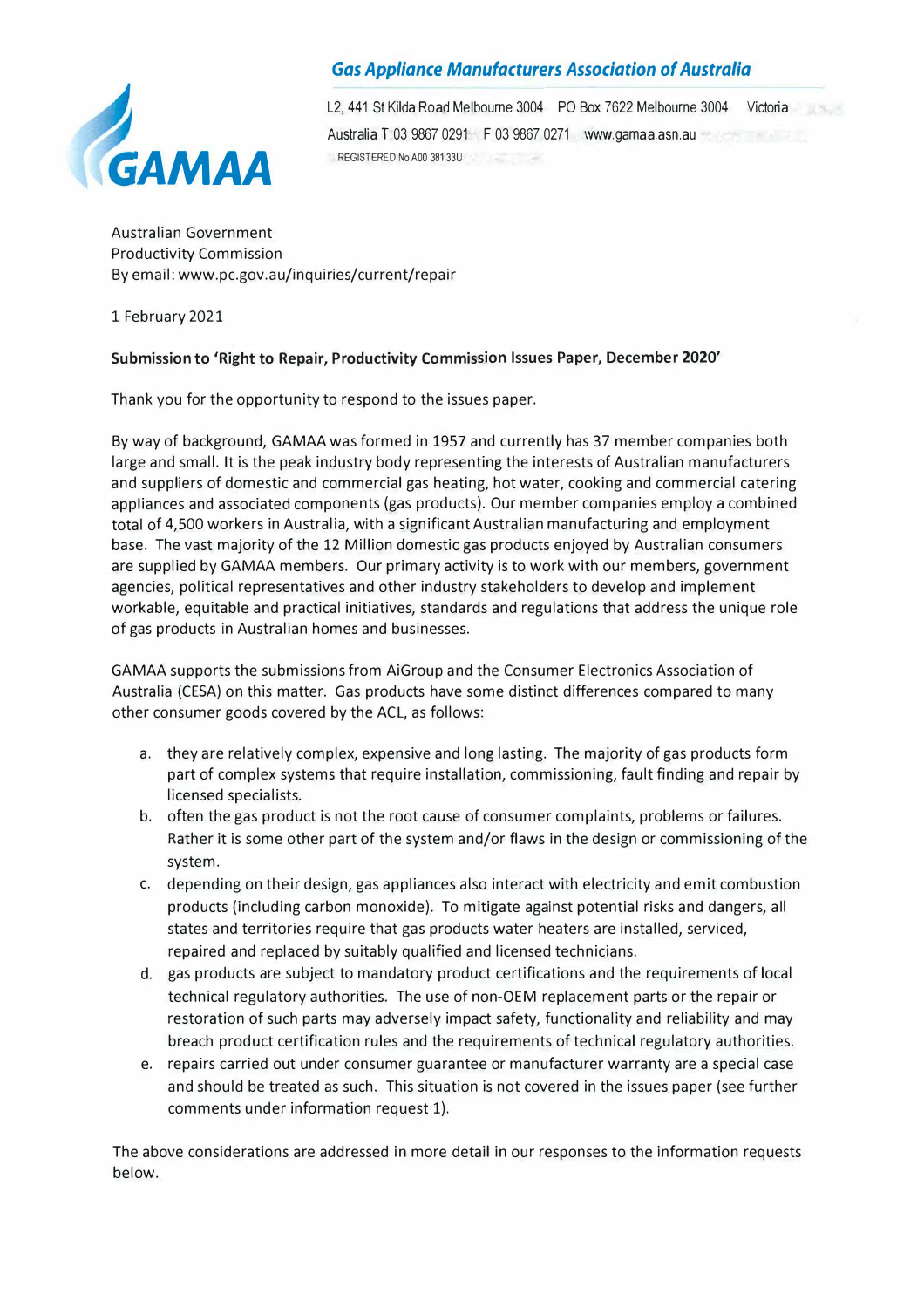### 1. What would a 'right to repair' entail in an Australian context? How should it be defined?

The 'right to repair' relates to the ability of consumers to have their products repaired at a competitive price by the repairer of their choice. With respect to gas products we do not believe there are unnecessary barriers to achieving this as consumers have abundant choice in repair services, parts are readily available and market forces result in competitive pricing.

In our view, repairs under consumer guarantee or manufacturer warranty are a special case not covered in the issues paper.

In the Australian gas product market, manufacturers typically employ their own specialist technicians and/or appoint contractors 'accredited' by them for warranty repairs. These have received specialist information and training from the manufacturer specific to the products supplied and are best placed to safely and effectively diagnose faults and repair such products. The skill and competence levels of repair persons whom have not received such specialist training and accreditation from manufacturers/suppliers varies widely, even though they may be licensed in the applicable jurisdiction to undertake repair work.

Under the ACL, manufacturers have an obligation to repair, replace or provide a refund when a product is defective and is covered by consumer guarantee or express warranty. We support this, however, in the context of R2R, there is no reciprocal obligation in the ACL for consumers to approach the manufacturer in the first instance in such cases.

At present the ACL does not provide protections for manufacturers in cases where a consumer engages a third party for repairs in the first instance and afterwards seeks reimbursement from the manufacturer, even when the gas product was not the root cause of the problem in the first place and/or the repairs were not carried out correctly, and often at a cost that is far higher than would have been the case if the manufacturer had appointed their own technician or accredited contractor in the first place. We believe that any right to repair legislation should ensure that manufacturers are provided with a first option to repair products under warranty.

Of course, if the consumer approaches the manufacturer for warranty repair in the first instance, and the latter fails to resolve the issue satisfactorily then the consumer should have the right to approach an alternative third party and it would then be reasonable for the consumer to seek re-imbursement from the manufacturer for reasonable costs associated with repair.

### 2a What types of products and repair markets should the Commission focus on?

Products and repair markets where there is evidence of problems. We do not believe this is the case in the gas product market.

3a Do the consumer guarantees under the ACL provide adequate access to repair remedies for defective goods? If not, what changes could be made to improve access to repair remedies? Are there barriers to repairing products purchased using new forms of payment technologies, such as 'buy now pay later'?

We do not believe there are barriers for access to repair remedies for defective gas products.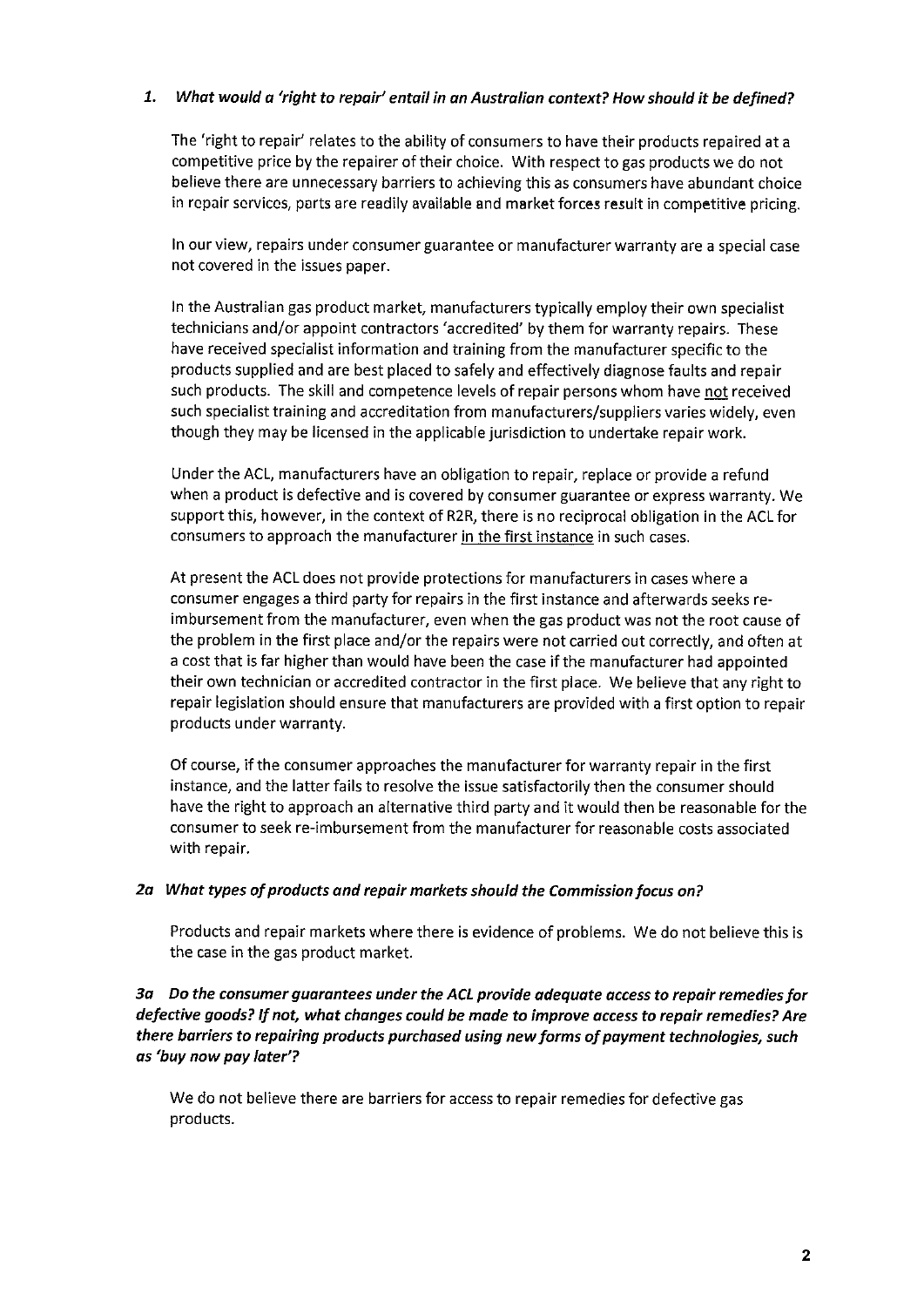## 3b Is the guarantee of available repair facilities and spare parts effective in providing access to repair services and parts? Or is the opt out clause being widely used, making the guarantee ineffective?

We do not believe there is a lack access to repair services and spare parts in the gas product market. We are not aware of instances of the opt-out clause being used in this market.

### Information requests 3c, 3d and 4a

No comments.

## 4b Is there any evidence of a difference in quality, safety or data security between authorised repair networks and independent repairers? Are there ways to address concerns around quality, safety or data security while promoting a vibrant independent repair market?

Definitely, and especially in cases where the gas product is merely a part of a complex 'system' such as those associated with water heating, space heating, gas cooking and commercial catering. There are serious concerns about the quality and safety of repairs on these complex products and systems by independent repairers, who often lack familiarity and training, even if they are licensed to carry your such work.

This situation is best addressed by increasing the competency levels required for individuals to gain and keep the necessary licenses to carry out servicing and repair of gas products. This responsibility would rest with the state regulatory authorities for plumbing, gas and electricity.

Some independent repairers use non-OEM replacement components and/or repair or restore existing components in a gas product rather than replace them with new OEM parts. This may adversely impact safety, functionality and reliability of the product and may be in breach of product certification rules and the requirements of local technical regulatory authorities. Again, the responsibility for enforcement of the regulatory requirements in this regard rests with the state regulatory authorities for plumbing, gas and electricity.

### Information requests 4c to 4g

No comments.

### 5c Do current IP protections pose a significant barrier to repair in Australia?

We do not believe IP protections pose a significant barrier to repair in the gas product market.

IP protections apply to manufacturer service and repair information which contain the specific and detailed information for fault diagnosis and repair applicable to their products. In an R2R context we believe it is in the interests of consumer safety and achieving successful repair outcomes that this information is available and used by licensed persons that have the requisite specialist knowledge and skills to use it safely and successfully. This is not necessarily the case for those whom have not received specialist training from manufacturers, even though they may be licensed in the applicable jurisdiction to undertake service and repair work.

### **Information request 5d**

No comments.